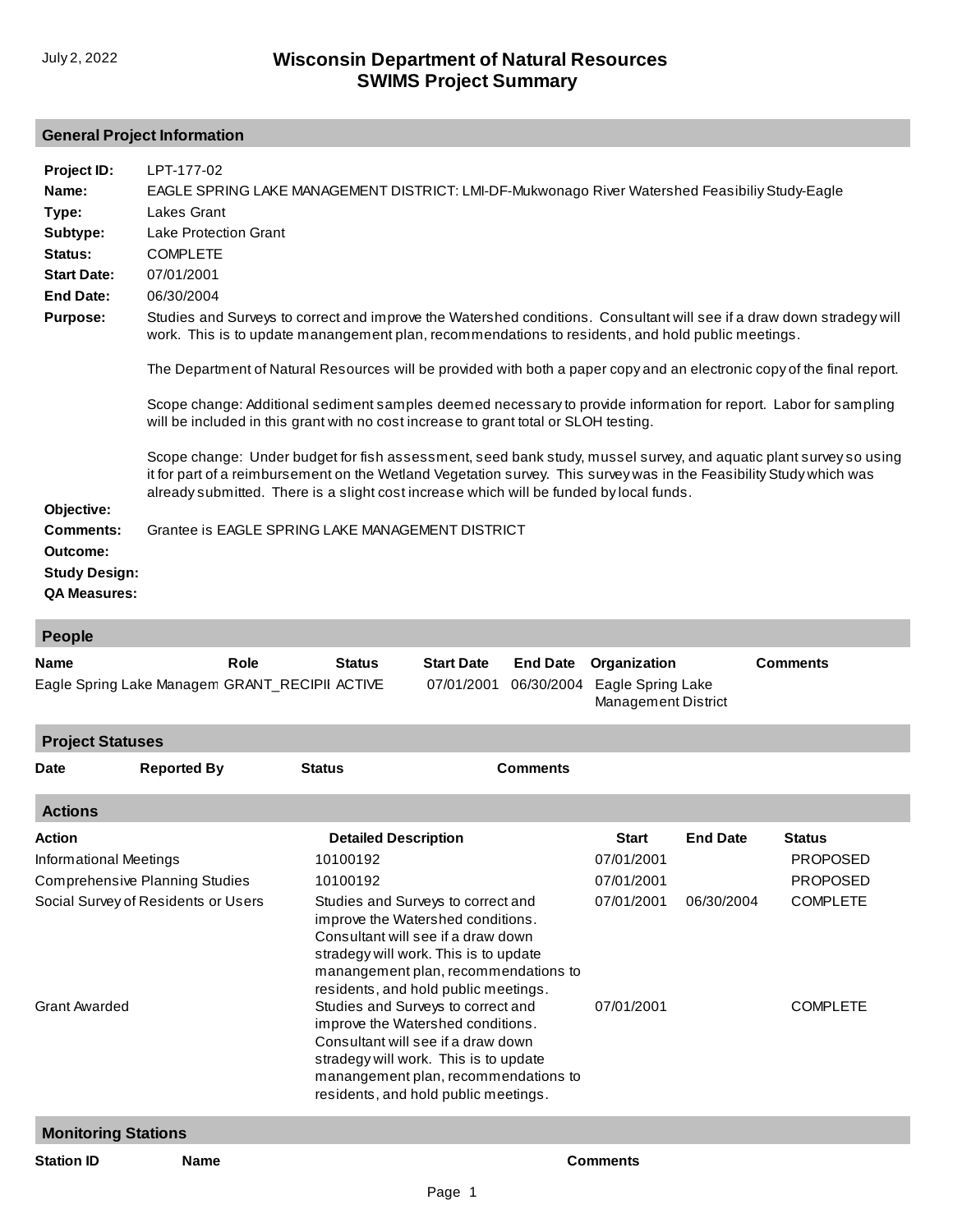| <b>Assessment Units</b> |                |                                       |                         |  |  |
|-------------------------|----------------|---------------------------------------|-------------------------|--|--|
| <b>WBIC</b>             | <b>Segment</b> | <b>Local Name</b>                     | <b>Official Name</b>    |  |  |
| 300                     | 1              | Lower Kelly Lake                      | Lower Kelly Lake        |  |  |
| 2900                    | $\overline{2}$ | <b>Root River</b>                     | <b>Root River</b>       |  |  |
| 5200                    | 1              | Dumkes Lake                           | Dumkes Lake             |  |  |
| 6200                    | 1              | <b>Tess Corners Creek</b>             | Unnamed                 |  |  |
| 6300                    | 1              | <b>Local Water</b>                    | Unnamed                 |  |  |
| 7100                    | 1              | <b>Upper Kelly Lake</b>               | <b>Upper Kelly Lake</b> |  |  |
| 7635                    | 1              | <b>Wildcat Creek</b>                  | Unnamed                 |  |  |
| 12025                   | 1              | Un Lake                               | Unnamed                 |  |  |
| 16000                   | 5              | Menomonee River                       | Menomonee River         |  |  |
| 16700                   | $\overline{2}$ | <b>Underwood Creek</b>                | <b>Underwood Creek</b>  |  |  |
| 16800                   | 1              | South Branch Of Underwood Creek       | Unnamed                 |  |  |
| 17000                   | 1              | Local Water                           | Unnamed                 |  |  |
| 17100                   | 1              | Un. Creek (T07n R 20e Se Se 15)       | Dousman Ditch           |  |  |
| 18100                   | 1              | <b>Butler Ditch</b>                   | Unnamed                 |  |  |
| 18350                   | 1              | Unnamed Stream (R21e S18)             | Unnamed                 |  |  |
| 18400                   | 1              | <b>Lilly Creek</b>                    | Unnamed                 |  |  |
| 18450                   | 1              | Nor-X-Way Channel                     | Unnamed                 |  |  |
| 18800                   | 1              | <b>Willow Creek</b>                   | <b>Willow Creek</b>     |  |  |
| 81000                   | 1              | Unnamed                               | Unnamed                 |  |  |
| 740600                  | 1              | <b>Etter Lake</b>                     | <b>Etter Lake</b>       |  |  |
| 740800                  | 1              | Lannon County Park Pond               | Lannon County Park Pond |  |  |
| 741100                  | 1              | Norris Pond                           | Norris Pond             |  |  |
| 742000                  | 1              | Un Lake                               | Unnamed                 |  |  |
| 742100                  | 1              | Un Lake                               | Unnamed                 |  |  |
| 742200                  | 1              | <b>Local Water</b>                    | Unnamed                 |  |  |
| 742210                  | 1              | Un Lake                               | Unnamed                 |  |  |
| 742215                  | 1              | Un Lake                               | Unnamed                 |  |  |
| 742220                  | 1              | Un Lake                               | Unnamed                 |  |  |
| 742230                  | 1              | Un Lake                               | Unnamed                 |  |  |
| 742240                  |                | Un Lake                               | Unnamed                 |  |  |
| 742245                  | 1<br>1         |                                       |                         |  |  |
|                         |                | Un Lake                               | Unnamed                 |  |  |
| 742250                  | 1              | Un Lake<br>Un Lake                    | Unnamed                 |  |  |
| 742260                  | 1              |                                       | Unnamed                 |  |  |
| 742275                  | 1              | Fox Brook Lake                        | Unnamed                 |  |  |
| 742500                  | 1              | Fox River (Illinois)                  | Fox River               |  |  |
| 742500                  | 2              | Fox River (Below Barstow Impoundment) | Fox River               |  |  |
| 742500                  | 4              | Fox River, Upper Barstow Impoundment  | Fox River               |  |  |
| 742500                  | 5              | Fox River                             | Fox River               |  |  |
| 742500                  | 6              | Fox River                             | Fox River               |  |  |
| 742500                  | 7              | Fox River (Illinois)                  | Fox River               |  |  |
| 742500                  | 8              | Fox River (Illinois)                  | <b>Fox River</b>        |  |  |
| 761300                  | 1              | Lake Denoon                           | Lake Denoon             |  |  |
| 761800                  | 1              | Muskego Canal                         | Muskego Canal           |  |  |
| 762000                  | 1              | <b>Unnamed Stream</b>                 | Unnamed                 |  |  |
| 762100                  | 1              | Un Spring                             | Un Spring               |  |  |
| 762200                  | 1              | <b>Unnamed Stream</b>                 | Unnamed                 |  |  |
| 762400                  | 1              | Big Muskego Lake                      | Big Muskego Lake        |  |  |
| 762500                  | 1              | Muskego Creek                         | Muskego Creek           |  |  |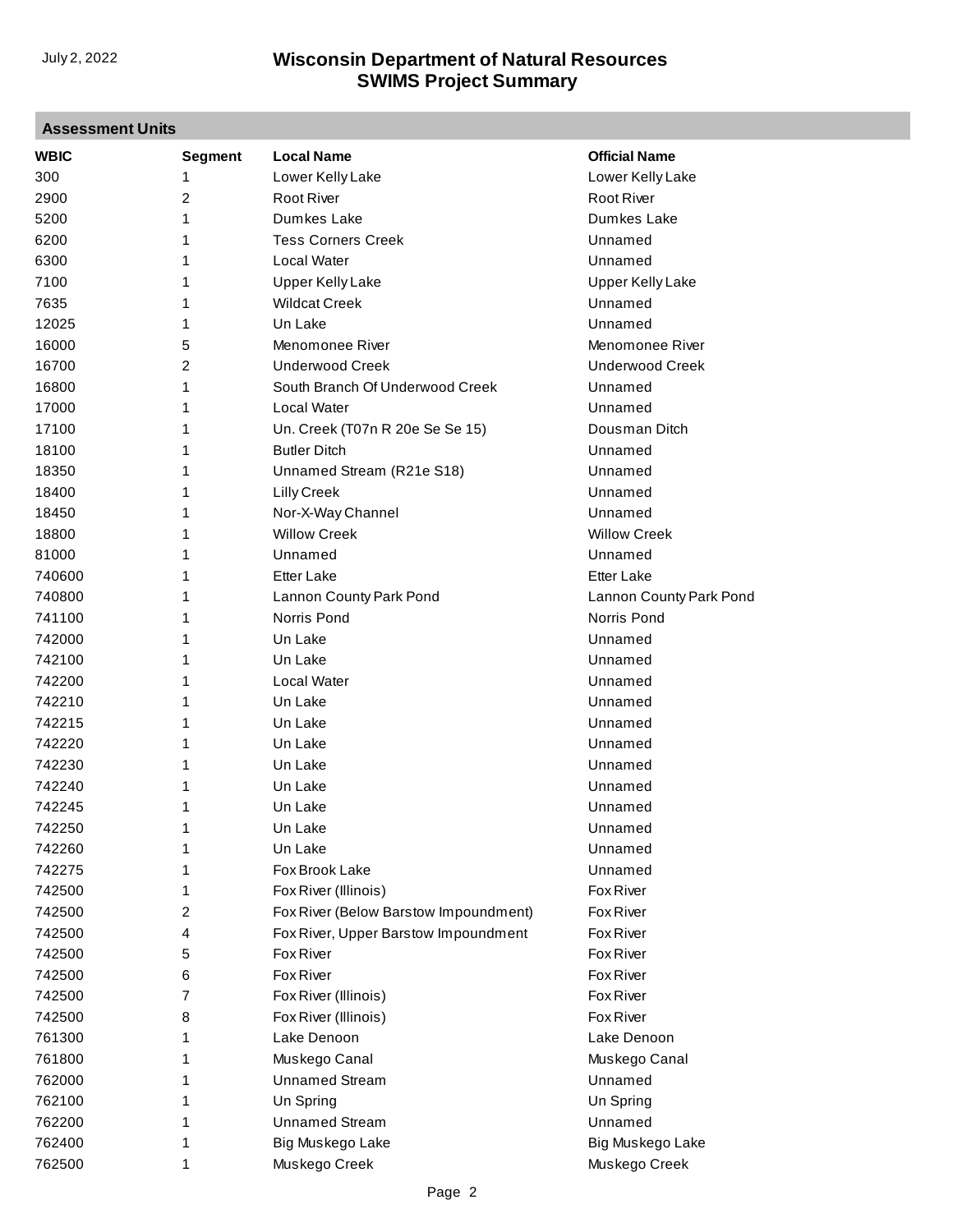| WBIC   | <b>Segment</b> | <b>Local Name</b>                                               | <b>Official Name</b> |
|--------|----------------|-----------------------------------------------------------------|----------------------|
| 762500 | 2              | Muskego Creek                                                   | Muskego Creek        |
| 762525 | 1              | <b>Unnamed Stream</b>                                           | Unnamed              |
| 762550 | 1              | Un Lake                                                         | Unnamed              |
| 762700 | 1              | Little Muskego Lake                                             | Little Muskego Lake  |
| 762900 | 1              | Linnie Lac                                                      | Linie Lac            |
| 763000 | 1              | <b>Unnamed Stream</b>                                           | Unnamed              |
| 763025 | 1              | Un Lake                                                         | Unnamed              |
| 763100 | 1              | <b>Unnamed Stream</b>                                           | Unnamed              |
| 763200 | 1              | Bass Bay                                                        | Bass Bay Lake        |
| 764300 | 1              | <b>Unnamed Lake</b>                                             | Unnamed              |
| 764400 | 1              | <b>Unnamed Stream</b>                                           | Unnamed              |
| 764700 | 1              | Krueger Brook                                                   | Krueger Brook        |
| 764800 | 1              | <b>Ripple Brook</b>                                             | <b>Ripple Brook</b>  |
| 765100 | 1              | Big Bend Pond                                                   | <b>Big Bend Pond</b> |
| 765200 | 1              | <b>Unnamed Stream</b>                                           | Artesian Brook       |
| 765300 | 1              | <b>Unnamed Stream</b>                                           | Horseshoe Brook      |
| 765400 | 1              | <b>Unnamed Stream</b>                                           | Unnamed              |
| 765500 | 2              | Mukwonago River                                                 | Mukwonago River      |
| 765500 | 3              | Mukwonago River                                                 | Mukwonago River      |
| 765500 | 4              | Mukwonago River                                                 | Mukwonago River      |
| 765600 | 1              | Un. Trib. to Mukwonago River in Mukwonago                       | Unnamed              |
|        |                | (along Wolf Run)                                                |                      |
| 765800 | 1              | Lower Phantom Lake                                              | Lower Phantom Lake   |
| 766000 | 1              | <b>Phantom Lake</b>                                             | Phantom Lake         |
| 766100 | 1              | Wood Lake tributary to Mukwonago River                          | Unnamed              |
| 766200 | 1              | Wood Lake                                                       | Wood Lake            |
| 766300 | 1              | Lake Beaulah Outlet                                             | Lake Beulah Outlet   |
| 767400 | 1              | Roxy Pond                                                       | Roxy Pond            |
| 767500 | 1              | Mukwonago Park Pond                                             | Mukwonago Park Pond  |
| 767600 | 1              | Un. Trib. to Mukwonago River (adjacent<br>Rainbow Springs Lake) | Unnamed              |
| 767700 | 1              | Hogan Outlet                                                    | Unnamed              |
| 767800 | 1              | Hogan Lake                                                      | Hogan Lake           |
| 768000 | 1              | Rainbow Springs Lake                                            | Rainbow Springs Lake |
| 768100 | 1              | <b>Brown Outlet</b>                                             | Unnamed              |
| 768200 | 1              | <b>Brown Lake</b>                                               | <b>Brown Lake</b>    |
| 768300 | 1              | Jericho Creek                                                   | Jericho Creek        |
| 768400 | 1              | Un. Trib. to Jericho Creek                                      | Unnamed              |
| 768600 | 1              | Eagle Spring Lake                                               | Eagle Spring Lake    |
| 768900 | 1              | Un. Trib. to Lulu Lake feeder stream                            | Unnamed              |
| 769000 | 1              | <b>Unnamed Stream</b>                                           | Unnamed              |
| 769100 | 1              | <b>Unnamed Stream</b>                                           | Unnamed              |
| 769200 | 1              | <b>Unnamed Stream</b>                                           | Unnamed              |
| 769300 | 1              | <b>Unnamed Stream</b>                                           | Unnamed              |
| 769400 | 1              | Mill Brook                                                      | Mill Brook           |
| 769400 | 2              | Mill Brook                                                      | Mill Brook           |
| 769500 | 1              | Pebble Brook                                                    | Pebble Brook         |
| 769600 | 1              | <b>Unnamed Stream</b>                                           | <b>Redwing Creek</b> |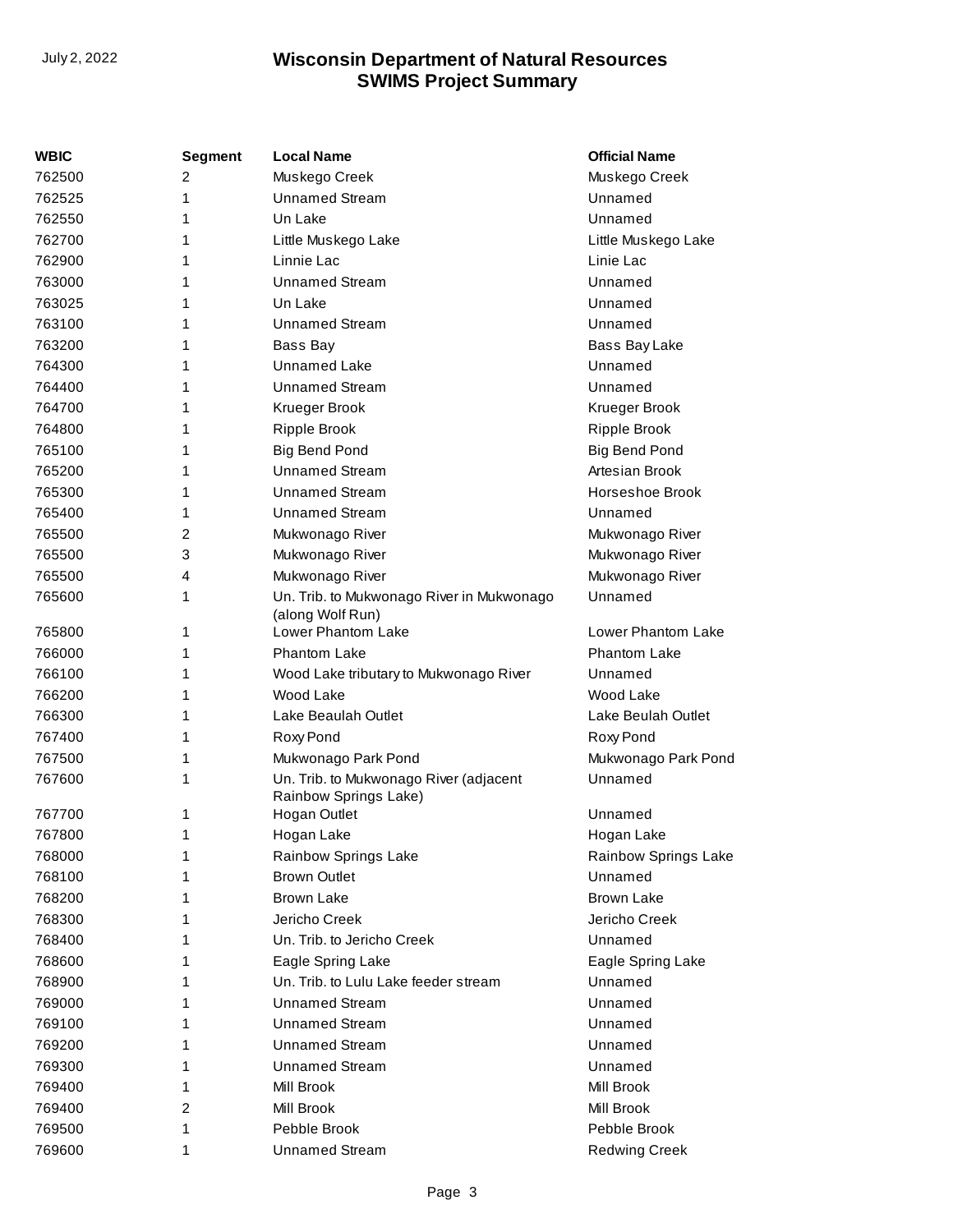| WBIC   | <b>Segment</b> | <b>Local Name</b>                     | <b>Official Name</b>       |
|--------|----------------|---------------------------------------|----------------------------|
| 769700 | 1              | Mill Creek                            | Mill Creek                 |
| 769750 | 1              | Un Lake                               | Unnamed                    |
| 769800 | 1              | Genesee Creek                         | Genesee Creek              |
| 769800 | 2              | Genesee Creek                         | Genesee Creek              |
| 770100 | 1              | Sayles ville Millpond                 | Saylesville Millpond       |
| 770300 | 1              | <b>Spring Brook</b>                   | <b>Spring Brook</b>        |
| 770500 | 1              | <b>Willow Spring Lake</b>             | <b>Willow Springs Lake</b> |
| 770600 | 1              | <b>Spring Lake</b>                    | Spring Lake                |
| 771000 | 1              | Genesee Mill Pond                     | Genesee Mill Pond          |
| 771300 | 1              | Pebble Creek                          | Pebble Creek               |
| 771300 | 2              | Pebble Creek                          | Pebble Creek               |
| 771400 | 1              | <b>Brandy Brook</b>                   | <b>Brandy Brook</b>        |
| 771600 | 3              | Lower Barstow Impoundment (Fox River) | Saratoga Lake              |
| 771650 | 1              | <b>Frame Park Creek</b>               | Unnamed                    |
| 771700 | 1              | Pewaukee River                        | <b>Pewaukee River</b>      |
| 771800 | 1              | Local Water                           | Unnamed                    |
| 772000 | 1              | Pewaukee Lake                         | Pewaukee Lake              |
| 772100 | 1              | Coco Creek                            | Unnamed                    |
| 772100 | 2              | Coco Creek                            | Unnamed                    |
| 772100 | 3              | Coco Creek                            | Unnamed                    |
| 772200 | 1              | Local Water                           | Unnamed                    |
| 772300 | 1              | <b>Meadow Brook Creek</b>             | Unnamed                    |
| 772400 | 1              | <b>Zion Creek</b>                     | Zion Creek                 |
| 772600 | 1              | Unnamed Lake                          | Unnamed                    |
| 772700 | 1              | Audley Creek                          | Audley Creek               |
| 772800 | 1              | Poplar River (Creek)                  | Poplar Creek               |
| 772800 | 2              | Poplar Creek                          | Poplar Creek               |
| 772800 | 3              | Poplar Creek                          | Poplar Creek               |
| 772900 | 1              | Deer Creek                            | Unnamed                    |
| 773000 | 1              | Trib to Poplar Creek                  | Unnamed                    |
| 773200 | 1              | Local Water                           | Unnamed                    |
| 773300 | 1              | Master Disposal Drainage Channel      | Unnamed                    |
| 773400 | 1              | <b>Spring Creek</b>                   | <b>Spring Creek</b>        |
| 773470 | 1              | Local Water                           | Unnamed                    |
| 773500 | 1              | Local Water                           | Unnamed                    |
| 773600 | 1              | Local Water                           | Unnamed                    |
| 773700 | 1              | Lannon Creek                          | Lannon Creek               |
| 773800 | 1              | Local Water                           | Unnamed                    |
| 774300 | 1              | Beaver Dam Lake                       | Beaver Dam Lake            |
| 774400 | 1              | Beaver Lake                           | Beaver Lake                |
| 774600 | 1              | Widgeon Lake (Bowron Lake)            | Bowron Lake                |
| 774900 | 1              | <b>Buth Lake</b>                      | <b>Buth Lake</b>           |
| 775200 | 1              | <b>Cornell Lake</b>                   | Grass Lake                 |
| 775500 | 1              | Duck Lake                             | Duck Lake                  |
| 775600 | 1              | Egg Lake                              | Egg Lake                   |
| 775700 | 1              | Florence Lake                         | Florence Lake              |
| 775800 | 1              | Forest Lake                           | Forest Lake                |
| 775900 | 1              | Golden Lake                           | Golden Lake                |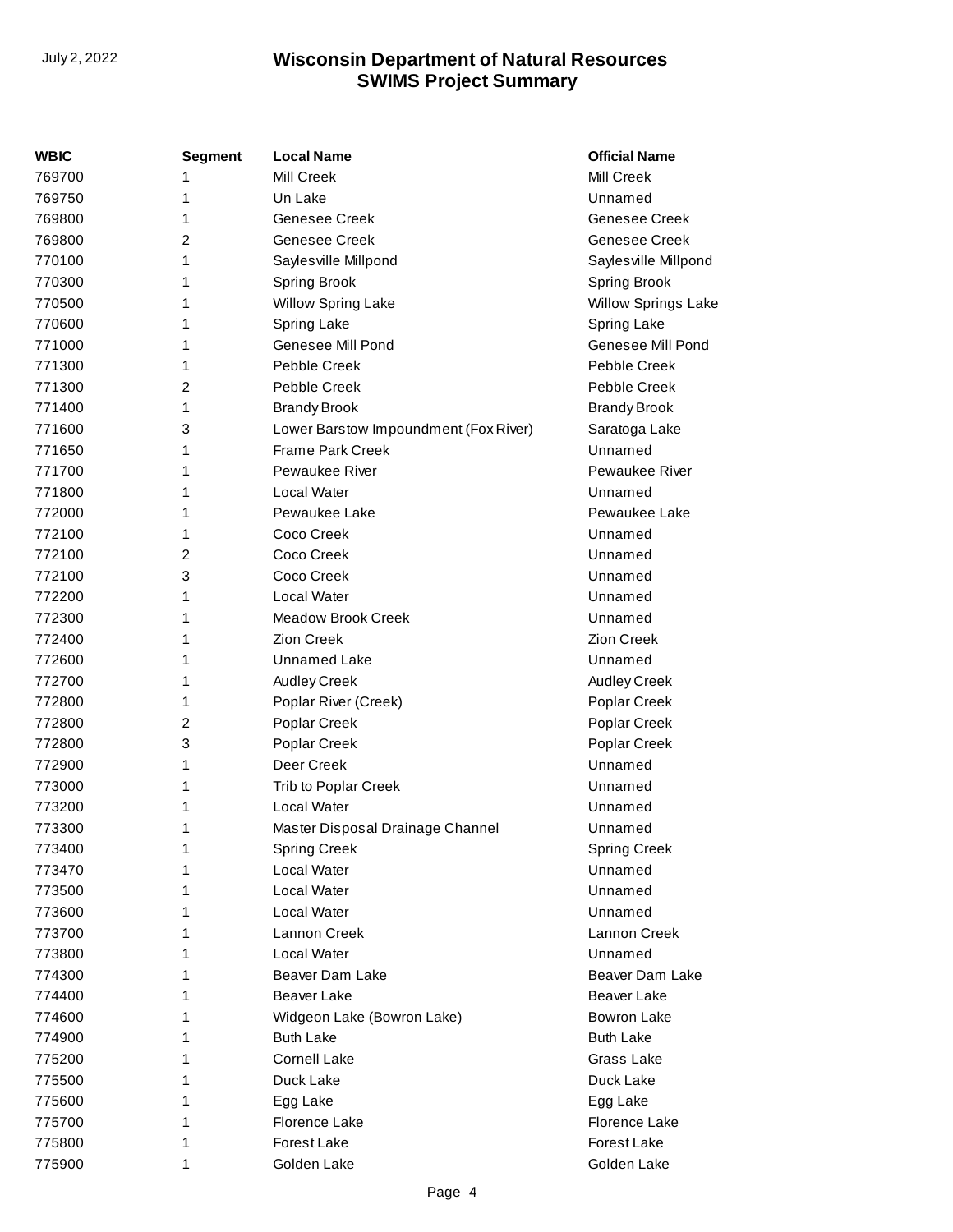| <b>WBIC</b> | <b>Segment</b>          | <b>Local Name</b>                     | <b>Official Name</b> |
|-------------|-------------------------|---------------------------------------|----------------------|
| 776600      | 1                       | Henrietta Lake                        | Henrietta Lake       |
| 777400      | 1                       | Lake Five                             | Lake Five            |
| 777700      | 1                       | Larkin Lake                           | Larkin Lake          |
| 778100      | 1                       | Lowere Genesee Lake                   | Lower Genesee Lake   |
| 778300      | 1                       | Middle Genesee Lake                   | Middle Genesee Lake  |
| 778400      | 1                       | Moose Lake                            | Moose Lake           |
| 779200      | 1                       | Pine Lake                             | Pine Lake            |
| 779300      | 2                       | Pretty Lake                           | <b>Pretty Lake</b>   |
| 779400      | 1                       | Reagon Lake                           | Reagon Lake          |
| 779800      | 1                       | Silver Lake                           | Silver Lake          |
| 780100      | 1                       | Spring Lake                           | Spring Lake          |
| 780500      | 1                       | Sybil Lake                            | Sybil Lake           |
| 780600      | 1                       | <b>Tamarack Lake</b>                  | <b>Tamarack Lake</b> |
| 783600      | 1                       | Un Lake                               | Unnamed              |
| 783700      | 1                       | Un Lake                               | Reagan Lake          |
| 783900      | 1                       | Un Lake                               | Unnamed              |
| 784000      | 1                       | Un Lake                               | Unnamed              |
| 784100      | 1                       | Un Lake                               | Unnamed              |
| 784200      | 1                       | Un Lake                               | Unnamed              |
| 784300      | 1                       | Un Lake                               | Unnamed              |
| 784350      | 1                       | Unnamed Lake (T07nr17es03)            | Unnamed              |
| 784380      | 1                       | Un Lake                               | Unnamed              |
| 784700      | 1                       | Unnamed Lake (T08nr17es09)            | Unnamed              |
| 784800      | 1                       | Unnamed Lake (T08nr17es13)            | Unnamed              |
| 784900      | 1                       | Unnamed Lake (T08nr17es13)            | Unnamed              |
| 785000      | 1                       | Unnamed Lake (T08nr17es13)            | Unnamed              |
| 785100      | 1                       | Unnamed Lake (T08nr17es13)            | Unnamed              |
| 785200      | 1                       | Unnamed Lake (T08nr17es13)            | Unnamed              |
| 785300      | 1                       | Unnamed Lake (T08nr17es14)            | Unnamed              |
| 785400      | 1                       | Mapleton Lake (Unnamed (T08nr17es14)) | Unnamed              |
| 785500      | 1                       | Unnamed Lake (T08nr17es14)            | Unnamed              |
| 785600      | 1                       | Unnamed Lake (T08nr17es15)            | Unnamed              |
| 785700      | 1                       | Unnamed Lake (T08nr17es22)            | Unnamed              |
| 785800      | 1                       | <b>Unnamed Lake</b>                   | Unnamed              |
| 785900      | 1                       | <b>Unnamed Lake</b>                   | Unnamed              |
| 786000      | 1                       | Unnamed Lake (T08nr17es23)            | Unnamed              |
| 786100      | 1                       | Unnamed Lake (T08nr17es23)            | Unnamed              |
| 786200      | 1                       | Unnamed Lake (T08nr17es23)            | Unnamed              |
| 786300      | 1                       | Un Lake                               | Unnamed              |
| 786400      | 1                       | Unnamed Lake (T08nr17es24)            | Unnamed              |
| 786500      | 1                       | Unnamed Lake (T08nr17es25)            | Unnamed              |
| 786600      | 1                       | Unnamed Lake (T08nr17es25)            | Unnamed              |
| 786700      | 1                       | Unnamed Lake (T08nr17es36)            | Unnamed              |
| 786800      | 1                       | Unnamed Lake (T08nr17es36)            | Unnamed              |
| 786900      | 1                       | Unnamed Lake (T08nr17es36)            | Unnamed              |
| 788500      | 1                       | Upper Genesee Lake                    | Upper Genesee Lake   |
| 813500      | 1                       | <b>Bark River</b>                     | <b>Bark River</b>    |
| 813500      | $\overline{\mathbf{c}}$ | <b>Bark River</b>                     | <b>Bark River</b>    |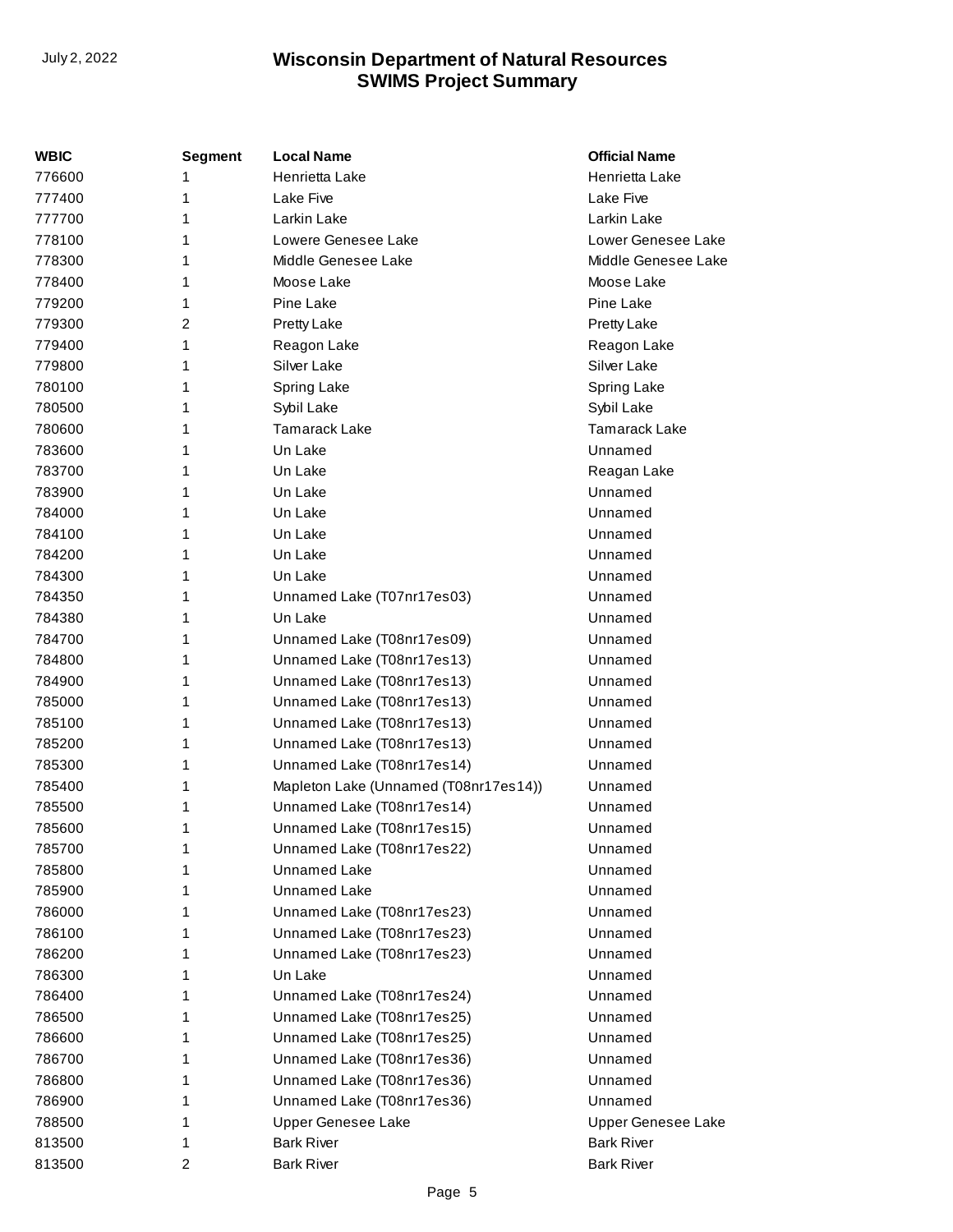| WBIC   | <b>Segment</b>          | <b>Local Name</b>                 | <b>Official Name</b>          |
|--------|-------------------------|-----------------------------------|-------------------------------|
| 813500 | 5                       | <b>Bark River</b>                 | <b>Bark River</b>             |
| 813500 | 6                       | <b>Bark River</b>                 | <b>Bark River</b>             |
| 813500 | $\overline{7}$          | <b>Bark River</b>                 | <b>Bark River</b>             |
| 813500 | 8                       | <b>Bark River</b>                 | <b>Bark River</b>             |
| 817600 | 2                       | <b>Scuppernong River</b>          | <b>Scuppernong River</b>      |
| 817600 | 3                       | Scuppernong River                 | Scuppernong River             |
| 817600 | 4                       | Scuppernong River                 | Scuppernong River             |
| 817600 | 5                       | Scuppernong River                 | Scuppernong River             |
| 821200 | 1                       | South Branch Scuppernong River    | Unnamed                       |
| 821200 | $\overline{c}$          | South Branch Scuppernong River    | Unnamed                       |
| 821400 | 1                       | Paradise Springs Creek            | Unnamed                       |
| 821400 | $\overline{c}$          | Paradise Springs Creek            | Unnamed                       |
| 821500 | 1                       | Unnamed Trib to Scuppernong River | Unnamed                       |
| 822100 | 1                       | <b>Unnamed Stream</b>             | Unnamed                       |
| 822200 | 1                       | Ottawa Lake                       | Ottawa Lake                   |
| 822200 | 2                       | Ottawa Lake Beach                 | Ottawa Lake                   |
| 822300 | 1                       | Un Lake                           | Unnamed                       |
| 825000 | 1                       | <b>School Section Lake</b>        | <b>School Section Lake</b>    |
| 825600 | 1                       | <b>Scuppernong Creek</b>          | <b>Scuppernong Creek</b>      |
| 825600 | $\overline{c}$          | <b>Scuppernong Creek</b>          | <b>Scuppernong Creek</b>      |
| 825600 | 3                       | <b>Scuppernong Creek</b>          | <b>Scuppernong Creek</b>      |
| 825600 | 4                       | <b>Scuppernong Creek</b>          | <b>Scuppernong Creek</b>      |
| 825600 | 5                       | <b>Scuppernong Creek</b>          | <b>Scuppernong Creek</b>      |
| 825800 | 1                       | Utica Lake                        | Utica Lake                    |
| 826000 | 1                       | <b>Scuppernong Creek Pond</b>     | <b>Scuppernong Creek Pond</b> |
| 826300 | 1                       | <b>Hunter Lake</b>                | <b>Hunters Lake</b>           |
| 826400 | 1                       | Dutchman Lake                     | Dutchman Lake                 |
| 826600 | 1                       | Waterville Millpond               | Waterville Lake               |
| 826700 | 1                       | <b>Wales Creek</b>                | <b>Wales Creek</b>            |
| 826750 | 1                       | <b>Unnamed Stream</b>             | Unnamed                       |
| 826800 | 1                       | Crooked Lake                      | Crooked Lake                  |
| 827000 | 1                       | Lower Nemahbin Lake               | Lower Nemahbin Lake           |
| 827100 | 1                       | <b>Upper Nemahbin Lake</b>        | <b>Upper Nemahbin Lake</b>    |
| 827300 | 1                       | Lower Nashotah Lake               | Lower Nashotah Lake           |
| 827500 | 1                       | <b>Upper Nashotah Lake</b>        | Upper Nashotah Lake           |
| 827700 | 1                       | Applebecker Millpond              | Applebecker Millpond          |
| 828000 | 1                       | Nagawicka Lake                    | Nagawicka Lake                |
| 828200 | 1                       | Merton Millpond                   | Merton Millpond               |
| 848200 | 1                       | Oconomowoc River                  | Oconomowoc River              |
| 848200 | 3                       | Oconomowoc River                  | Oconomowoc River              |
| 848200 | 5                       | Oconomowoc River                  | Oconomowoc River              |
| 848200 | 6                       | Oconomowoc River                  | Oconomowoc River              |
| 848300 | 1                       | <b>Battle Creek</b>               | <b>Battle Creek</b>           |
| 848300 | 2                       | <b>Battle Creek</b>               | <b>Battle Creek</b>           |
| 848500 | 1                       | Laura Lake                        | Laura Lake                    |
| 848800 | 1                       | Lac La Belle                      | Lac La Belle                  |
| 848900 | 1                       | <b>Rosenow Creek</b>              | <b>Rosenow Creek</b>          |
| 848900 | $\overline{\mathbf{c}}$ | Rosenow Creek                     | Rosenow Creek                 |
|        |                         |                                   |                               |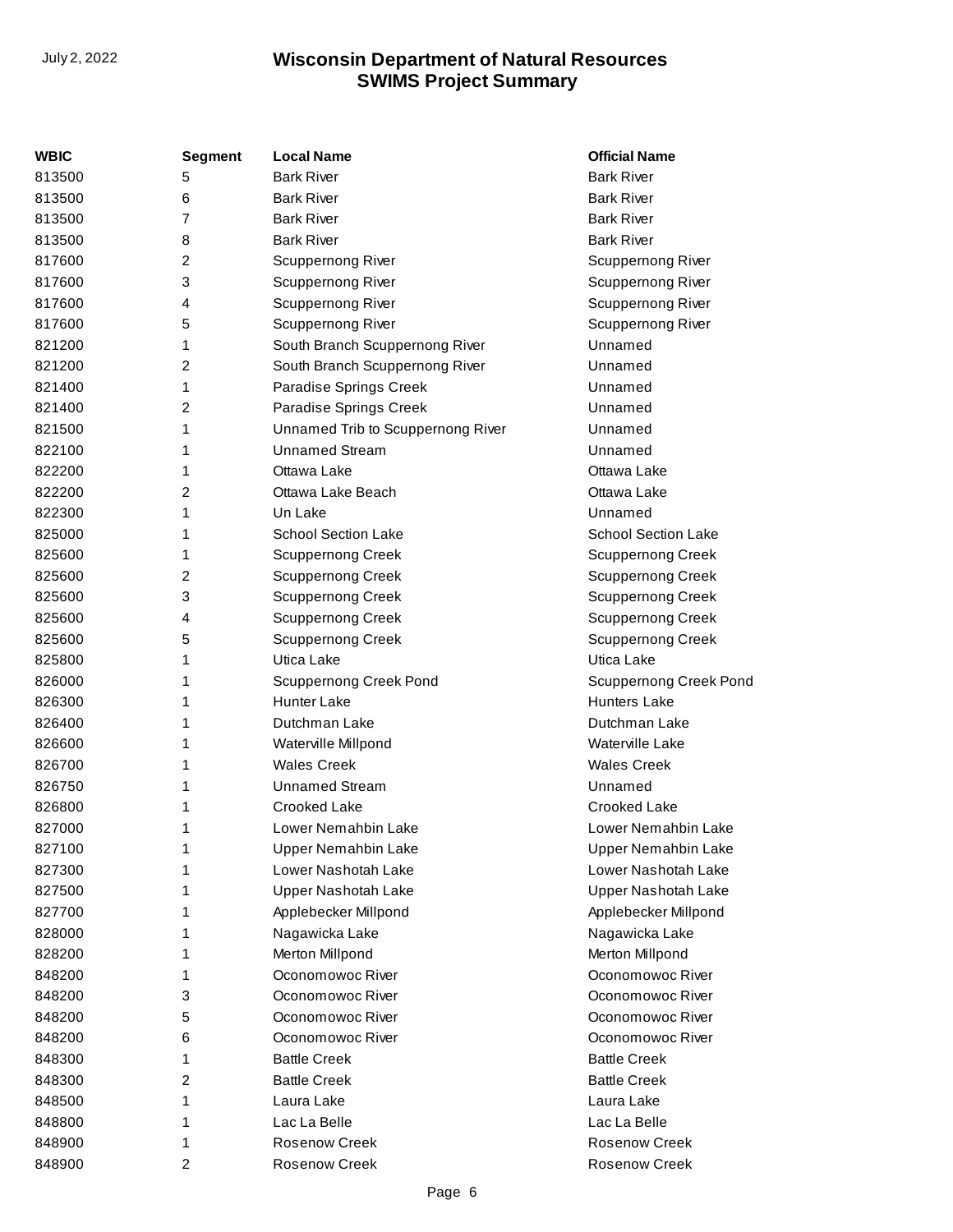| WBIC    | <b>Segment</b> | <b>Local Name</b>              | <b>Official Name</b>       |
|---------|----------------|--------------------------------|----------------------------|
| 849000  |                | <b>Rosenow Creek Tributary</b> | Unnamed                    |
| 849100  | 1              | Unnamed Lake (T08nr17es35)     | Unnamed                    |
| 849200  | 1              | <b>Unnamed Stream</b>          | Unnamed                    |
| 849400  |                | <b>Fowler Lake</b>             | <b>Fowler Lake</b>         |
| 849600  | 1              | Oconomowoc Lake                | Oconomowoc Lake            |
| 849800  | 1              | Unnamed Lake (T07nr17es10)     | Unnamed                    |
| 850100  | 1              | Upper Oconomowoc Lake          | Upper Oconomowoc Lake      |
| 850300  |                | Okauchee Lake                  | Okauchee Lake              |
| 850400  | 1              | Local Water                    | Unnamed                    |
| 850500  | 1              | <b>Tierney Lake</b>            | <b>Tierney Lake</b>        |
| 850700  | 1              | Garvin Lake                    | Garvin Lake                |
| 850800  |                | North Lake                     | North Lake                 |
| 851000  | 1              | <b>Cornell Lake</b>            | <b>Cornell Lake</b>        |
| 851100  | 1              | Mason Creek                    | Mason Creek                |
| 851200  | 1              | <b>Unnamed Stream</b>          | Unnamed                    |
| 851400  |                | Little Oconomowoc River        | Little Oconomowoc River    |
| 852200  | 1              | Funks Millpond                 | Funks Millpond             |
| 852400  | 1              | <b>Keesus Lake</b>             | Lake Keesus                |
| 852600  | 1              | Monches Millpond               | Monches Millpond           |
| 853800  | 1              | Ashippun River                 | Ashippun River             |
| 854100  | 1              | Monterey Millpond              | Monterey Millpond          |
| 854300  | 1              | Ashippun Lake                  | Ashippun Lake              |
| 3000062 | 1              | Golf Course Creek at Lang Rd   | Unnamed                    |
| 3000068 | 1              | North Branch Genesee Creek     | North Branch Genesee Creek |
| 3000069 | 1              | South Branch Genesee Creek     | South Branch Genesee River |
| 3000119 | 1              | Perennial Stream C (Pb018)     | Unnamed                    |
| 3000120 | 1              | Perennial Stream D (Pb016)     | Unnamed                    |
| 3000121 | 1              | Perennial Stream C (Sc011)     | Unnamed                    |
| 3000356 | 1              | Mckeawn Spring Creek           | Unnamed                    |
| 5034130 | 1              | Local Water                    | Unnamed                    |
| 5034212 | 1              | Local Water                    | Unnamed                    |
| 5034245 | 1              | <b>Unnamed Stream</b>          | Unnamed                    |
| 5034248 | 1              | Local Water                    | Unnamed                    |
| 5034313 | 1              | <b>Unnamed Stream</b>          | Unnamed                    |
| 5034344 | 1              | Local Water                    | Unnamed                    |
| 5034460 | 1              | Local Water                    | Unnamed                    |
| 5034482 | 1              | Local Water                    | Unnamed                    |
| 5034542 | 1              | Local Water                    | Unnamed                    |
| 5034572 | 1              | Local Water                    | Unnamed                    |
| 5034627 | 1              | Local Water                    | Unnamed                    |
| 5034627 | 2              | Local Water                    | Unnamed                    |
| 5034904 | 1              | Local Water                    | Unnamed                    |
| 5034949 | 1              | Local Water                    | Unnamed                    |
| 5034965 |                | Local Water                    | Unnamed                    |
| 5034996 | 1              | Local Water                    | Unnamed                    |
| 5035027 | 1              | Local Water                    | Unnamed                    |
| 5035091 | 1              | Local Water                    | Unnamed                    |
| 5035125 | 1              | Local Water                    | Unnamed                    |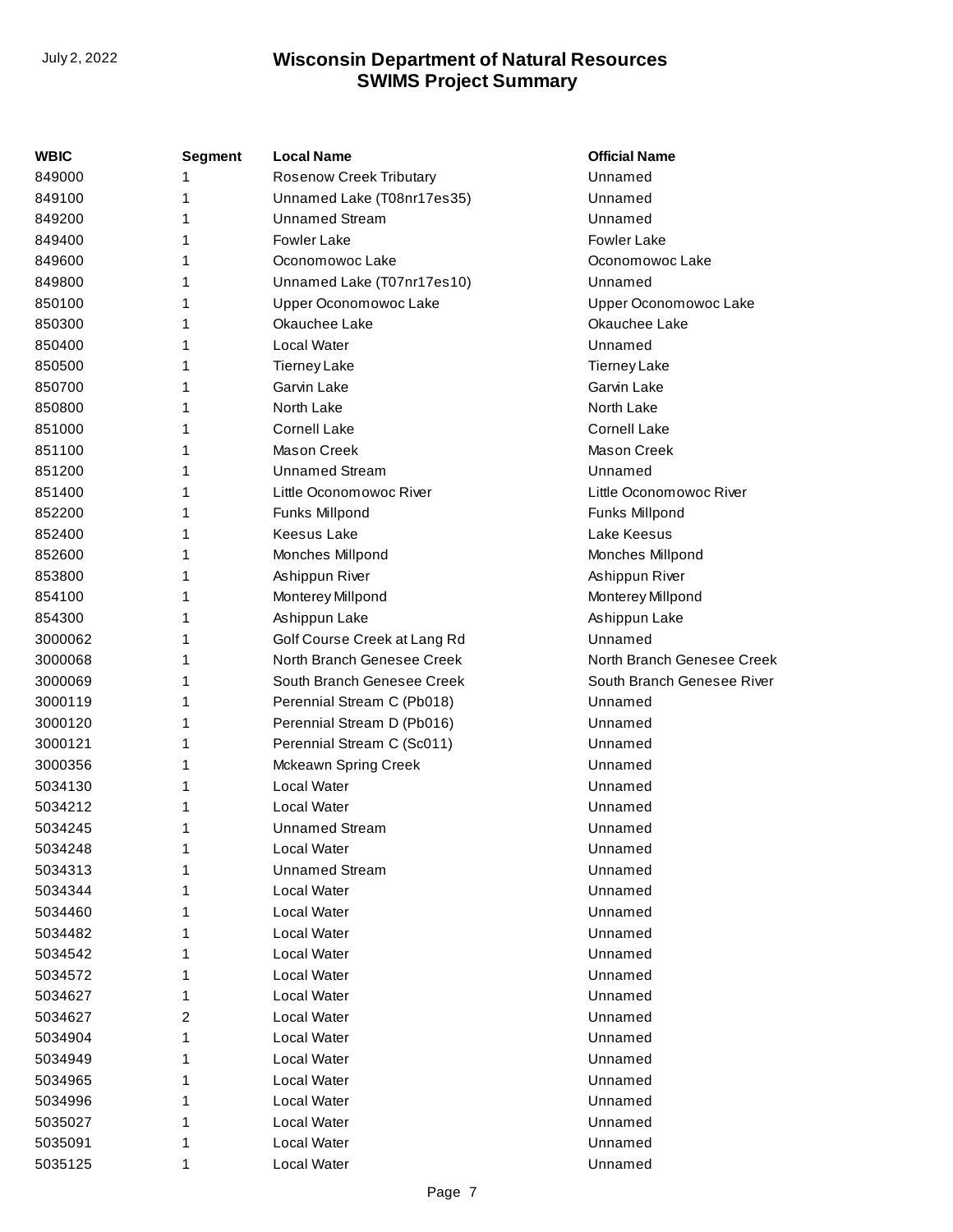| WBIC    | Segment | <b>Local Name</b>              | <b>Official Name</b> |
|---------|---------|--------------------------------|----------------------|
| 5035188 | 1       | Local Water                    | Unnamed              |
| 5035275 | 1       | Local Water                    | Unnamed              |
| 5035282 | 1       | Local Water                    | Unnamed              |
| 5035364 | 1       | Local Water                    | Unnamed              |
| 5035370 | 1       | <b>Unnamed Stream</b>          | Unnamed              |
| 5035370 | 2       | <b>Unnamed Stream</b>          | Unnamed              |
| 5035423 | 1       | <b>Unnamed Stream</b>          | Unnamed              |
| 5035634 | 1       | Local Water                    | Unnamed              |
| 5035741 | 1       | Local Water                    | Unnamed              |
| 5035760 | 1       | Local Water                    | Unnamed              |
| 5035792 | 1       | Nagawicka Lake Tributary       | Unnamed              |
| 5035798 | 1       | Local Water                    | Unnamed              |
| 5035840 | 1       | <b>Trib to Underwood Creek</b> | Unnamed              |
| 5035910 | 1       | Local Water                    | Unnamed              |
| 5035944 | 1       | Local Water                    | Unnamed              |
| 5035960 | 1       | <b>Unnamed Stream</b>          | Unnamed              |
| 5035967 | 1       | Local Water                    | Unnamed              |
| 5036048 | 1       | Local Water                    | Unnamed              |
| 5036064 | 1       | Local Water                    | Unnamed              |
| 5036082 | 1       | Unnamed                        | Unnamed              |
| 5036086 | 1       | Local Water                    | Unnamed              |
| 5036099 | 1       | Local Water                    | Unnamed              |
| 5036166 | 1       | <b>Unnamed Stream</b>          | Unnamed              |
| 5036167 | 1       | <b>Unnamed Stream</b>          | Unnamed              |
| 5036368 | 1       | <b>Unnamed Stream</b>          | Unnamed              |
| 5036469 | 1       | <b>Unnamed Stream</b>          | Unnamed              |
| 5036474 | 1       | Local Water                    | Unnamed              |
| 5036481 | 1       | <b>Unnamed Stream</b>          | Unnamed              |
| 5036517 | 1       | <b>Unnamed Stream</b>          | Unnamed              |
| 5036532 | 1       | <b>Unnamed Stream</b>          | Unnamed              |
| 5036588 | 1       | Unnamed Stream                 | Unnamed              |
| 5036590 | 1       | <b>Unnamed Stream</b>          | Unnamed              |
| 5036678 | 1       | Unnamed Stream                 | Unnamed              |
| 5036687 | 1       | Unnamed Stream                 | Unnamed              |
| 5036717 | 1       | <b>Unnamed Stream</b>          | Unnamed              |
| 5036718 | 1       | <b>Unnamed Stream</b>          | Unnamed              |
| 5036722 | 1       | <b>Unnamed Stream</b>          | Unnamed              |
| 5036737 | 1       | <b>Unnamed Stream</b>          | Unnamed              |
| 5036759 | 1       | <b>Unnamed Stream</b>          | Unnamed              |
| 5036765 | 1       | <b>Unnamed Stream</b>          | Unnamed              |
| 5036767 | 1       | <b>Unnamed Stream</b>          | Unnamed              |
| 5036776 | 1       | <b>Unnamed Stream</b>          | Unnamed              |
| 5036805 | 1       | <b>Unnamed Stream</b>          | Unnamed              |
| 5036807 | 1       | <b>Unnamed Stream</b>          | Unnamed              |
| 5036814 | 1       | <b>Unnamed Stream</b>          | Unnamed              |
| 5036816 | 1       | <b>Unnamed Stream</b>          | Unnamed              |
| 5036824 | 1       | <b>Unnamed Stream</b>          | Unnamed              |
| 5036872 | 1       | <b>Unnamed Stream</b>          | Unnamed              |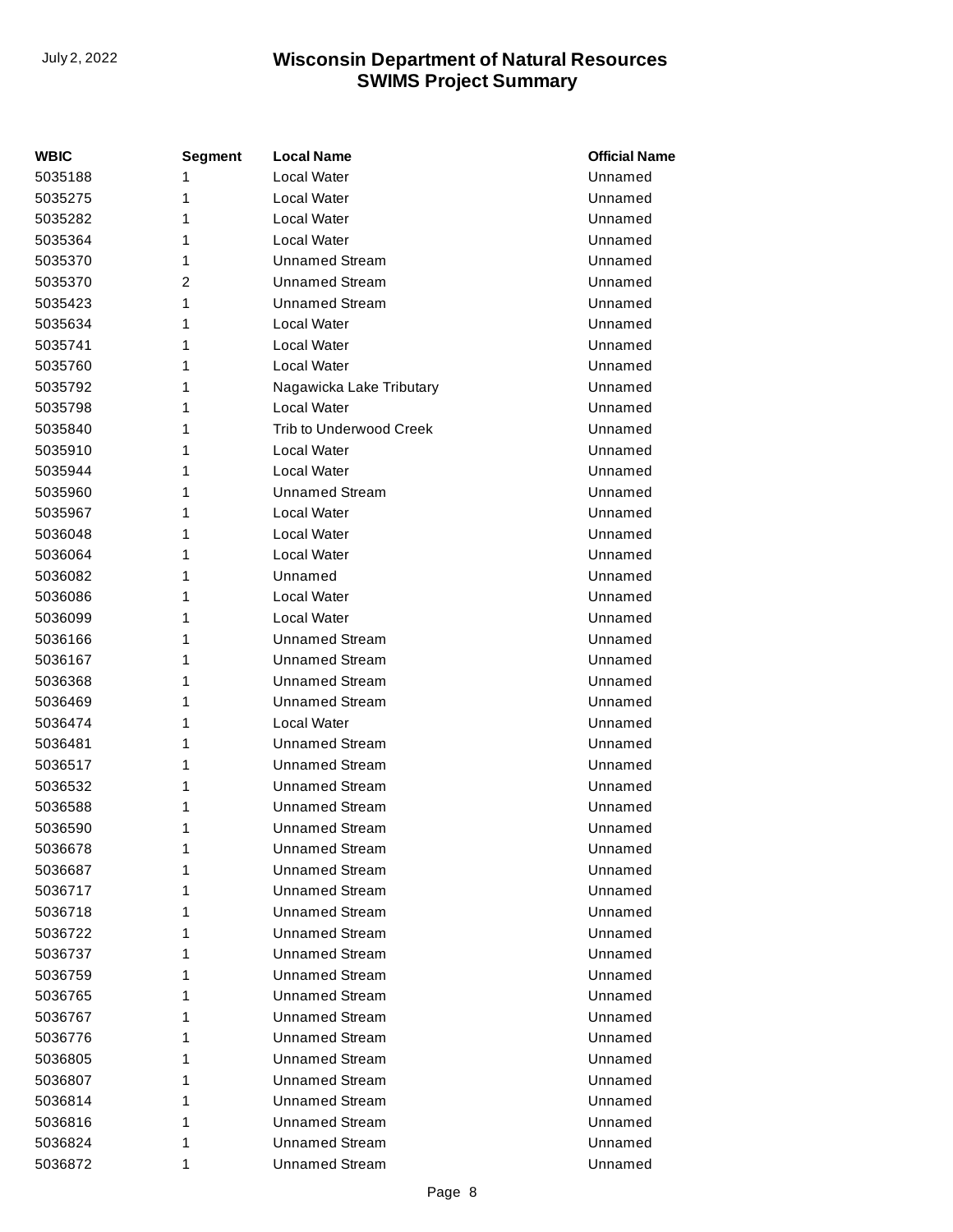| WBIC    | <b>Segment</b> | <b>Local Name</b>              | <b>Official Name</b> |
|---------|----------------|--------------------------------|----------------------|
| 5036884 | 1              | <b>Unnamed Stream</b>          | Unnamed              |
| 5036920 | 1              | <b>Unnamed Stream</b>          | Unnamed              |
| 5037052 | 1              | <b>Unnamed Stream</b>          | Unnamed              |
| 5037061 | 1              | <b>Unnamed Stream</b>          | Unnamed              |
| 5037068 | 1              | <b>Unnamed Stream</b>          | Unnamed              |
| 5037171 | 1              | <b>Unnamed Stream</b>          | Unnamed              |
| 5037211 | 1              | <b>Unnamed Stream</b>          | Unnamed              |
| 5037397 | 1              | <b>Unnamed Stream</b>          | Unnamed              |
| 5037558 | 1              | <b>Unnamed Stream</b>          | Unnamed              |
| 5037573 | 1              | <b>Unnamed Stream</b>          | Unnamed              |
| 5037639 | 1              | <b>Unnamed Stream</b>          | Unnamed              |
| 5037646 | 1              | <b>Unnamed Stream</b>          | Unnamed              |
| 5037673 | 1              | Unnamed Trib to Artesian Brook | Unnamed              |
| 5037701 | 1              | <b>Unnamed Stream</b>          | Unnamed              |
| 5037708 | 1              | <b>Unnamed Stream</b>          | Unnamed              |
| 5037726 | 1              | <b>Unnamed Stream</b>          | Unnamed              |
| 5037735 | 1              | <b>Unnamed Stream</b>          | Unnamed              |
| 5037762 | 1              | <b>Unnamed Stream</b>          | Unnamed              |
| 5037776 | 1              | <b>Unnamed Stream</b>          | Unnamed              |
| 5037784 | 1              | <b>Unnamed Stream</b>          | Unnamed              |
| 5037798 | 1              | <b>Unnamed Stream</b>          | Unnamed              |
| 5037807 | 1              | <b>Unnamed Stream</b>          | Unnamed              |
| 5037823 | 1              | <b>Unnamed Stream</b>          | Unnamed              |
| 5037843 | 1              | <b>Unnamed Stream</b>          | Unnamed              |
| 5037879 | 1              | <b>Unnamed Stream</b>          | Unnamed              |
| 5037890 | 1              | <b>Unnamed Stream</b>          | Unnamed              |
| 5037904 | 1              | <b>Unnamed Stream</b>          | Unnamed              |
| 5037908 | 1              | Local Water                    | Unnamed              |
| 5037941 | 1              | <b>Unnamed Stream</b>          | Unnamed              |
| 5037942 | 1              | <b>Unnamed Stream</b>          | Unnamed              |
| 5037957 | 1              | <b>Unnamed Stream</b>          | Unnamed              |
| 5038006 | 1              | <b>Unnamed Stream</b>          | Unnamed              |
| 5038015 | 1              | Local Water                    | Unnamed              |
| 5038027 | 1              | Local Water                    | Unnamed              |
| 5038035 | 1              | Local Water                    | Unnamed              |
| 5038067 | 1              | <b>Unnamed Stream</b>          | Unnamed              |
| 5038073 | 1              | Unnamed Stream                 | Unnamed              |
| 5038078 | 1              | Local Water                    | Unnamed              |
| 5038088 | 1              | Local Water                    | Unnamed              |
| 5038148 | 1              | Unnamed Stream                 | Unnamed              |
| 5038183 | 1              | <b>Unnamed Stream</b>          | Unnamed              |
| 5038186 | 1              | Local Water                    | Unnamed              |
| 5038190 | 1              | <b>Unnamed Stream</b>          | Unnamed              |
| 5038215 | 1              | Unnamed Stream                 | Unnamed              |
| 5038234 | 1              | Local Water                    | Unnamed              |
| 5038269 | 1              | Unnamed Stream                 | Unnamed              |
| 5038273 | 1              | Local Water                    | Unnamed              |
| 5038326 | 1              | Local Water                    | Unnamed              |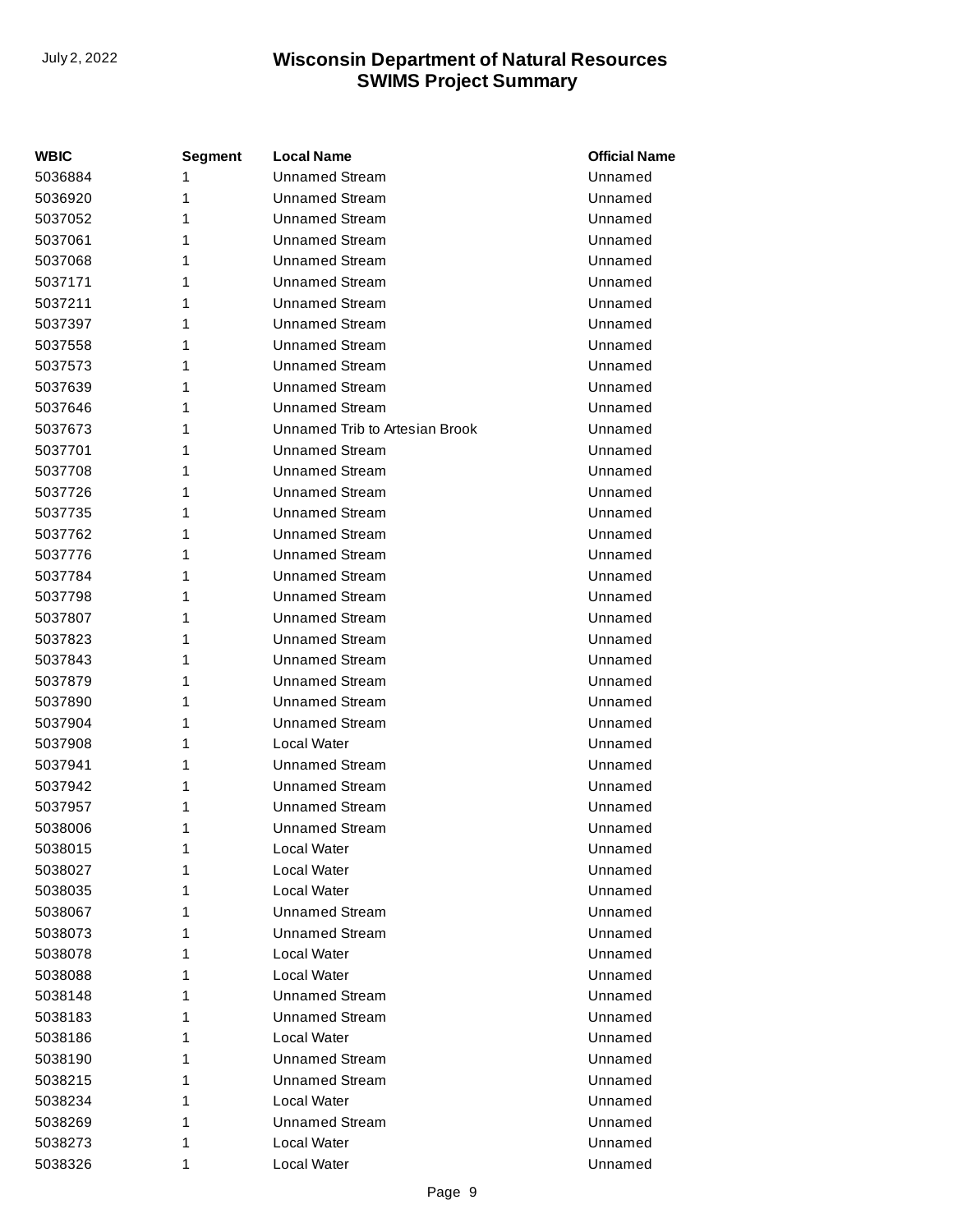| <b>WBIC</b> | <b>Segment</b> | <b>Local Name</b>     | <b>Official Name</b> |
|-------------|----------------|-----------------------|----------------------|
| 5038327     | 1              | Local Water           | Unnamed              |
| 5038352     | 1              | Local Water           | Unnamed              |
| 5038406     | 1              | Local Water           | Unnamed              |
| 5038434     | 1              | Local Water           | Unnamed              |
| 5038455     | 1              | Local Water           | Unnamed              |
| 5038471     | 1              | <b>Unnamed Stream</b> | Unnamed              |
| 5573378     | 1              | Local Water           | Unnamed              |
| 5573462     | 1              | Local Water           | Unnamed              |
| 5573463     | 1              | Local Water           | Unnamed              |
| 5573707     | 1              | Local Water           | Unnamed              |
| 5573732     | 1              | Local Water           | Unnamed              |
| 5573739     | 1              | Local Water           | Unnamed              |
| 5573765     | 1              | Local Water           | Unnamed              |
| 5573775     | 1              | Local Water           | Unnamed              |
| 5573812     | 1              | Local Water           | Unnamed              |
| 5573841     | 1              | Local Water           | Unnamed              |
| 5573885     | 1              | Local Water           | Unnamed              |
| 5573923     | 1              | Local Water           | Unnamed              |
| 5573945     | 1              | Local Water           | Unnamed              |
| 5574047     | 1              | Local Water           | Unnamed              |
| 5574162     | 1              | Local Water           | Unnamed              |
| 5574220     | 1              | Local Water           | Unnamed              |
| 5574248     | 1              | Local Water           | Unnamed              |
| 5574283     | 1              | Local Water           | Unnamed              |
| 5574301     | 1              | Local Water           | Unnamed              |
| 5574337     | 1              | Local Water           | Unnamed              |
| 5574338     | 1              | Local Water           | Unnamed              |
| 5574387     | 1              | Local Water           | Unnamed              |
| 5574397     | 1              | Local Water           | Unnamed              |
| 5574402     | 1              | Local Water           | Unnamed              |
| 5574409     | 1              | Local Water           | Unnamed              |
| 5574417     | 1              | Local Water           | Unnamed              |
| 5574433     | 1              | Local Water           | Unnamed              |
| 5574439     | 1              | Local Water           | Unnamed              |
| 5574470     | 1              | Local Water           | Unnamed              |
| 5574522     | 1              | Local Water           | Unnamed              |
| 5574523     | 1              | Local Water           | Unnamed              |
| 5574576     | 1              | Local Water           | Unnamed              |
| 5574617     | 1              | Local Water           | Unnamed              |
| 5574656     | 1              | Local Water           | Unnamed              |
| 5574676     | 1              | Local Water           | Unnamed              |
| 5574724     | 1              | Local Water           | Unnamed              |
| 5574735     | 1              | Local Water           | Unnamed              |
| 5574742     | 1              | Local Water           | Unnamed              |
| 5574744     | 1              | Local Water           | Unnamed              |
| 5574763     | 1              | Local Water           | Unnamed              |
| 5574798     | 1              | Local Water           | Unnamed              |
| 5574800     | 1              | Local Water           | Unnamed              |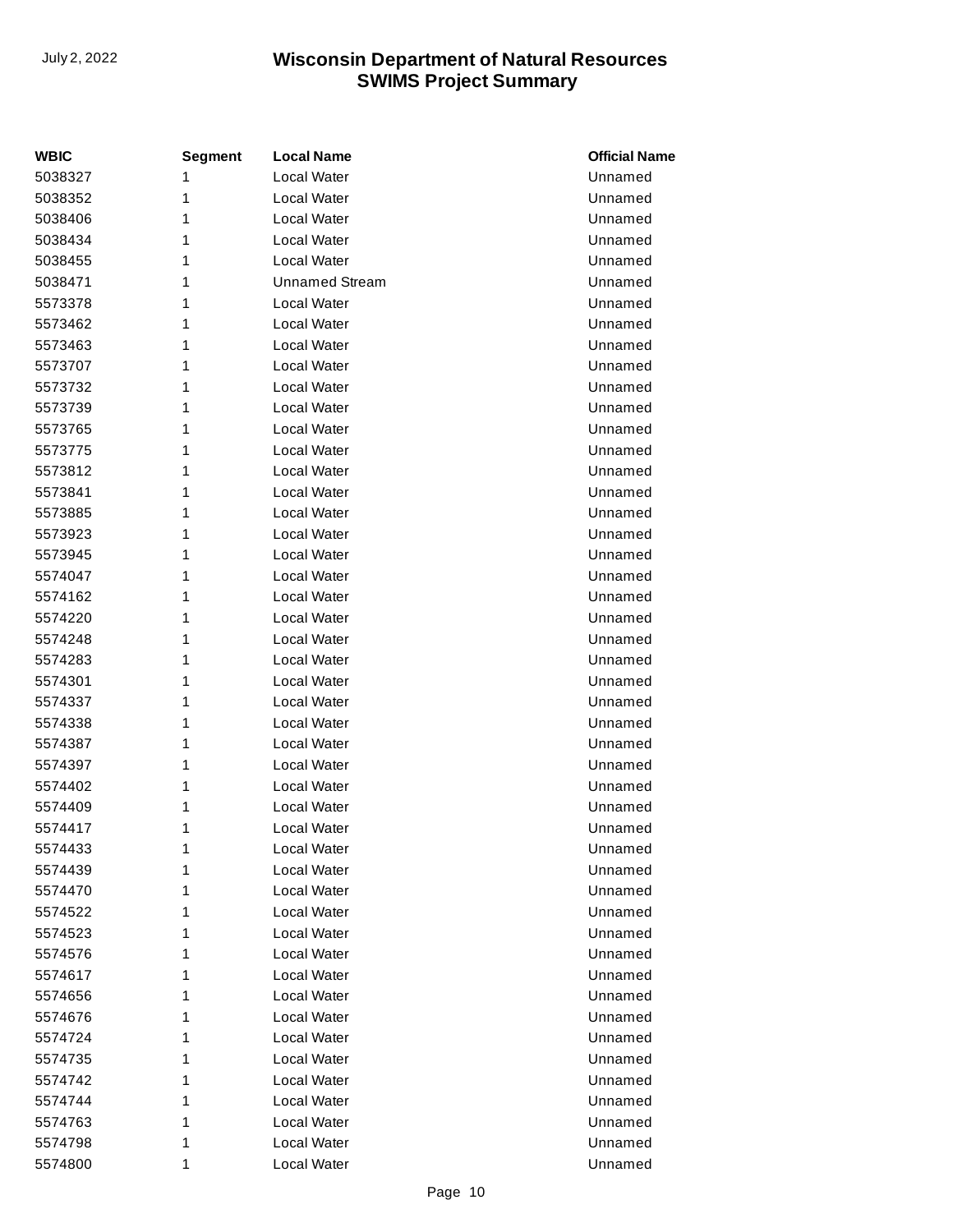| <b>WBIC</b> | <b>Segment</b> | <b>Local Name</b>   | <b>Official Name</b> |
|-------------|----------------|---------------------|----------------------|
| 5574853     | 1              | <b>Local Water</b>  | Unnamed              |
| 5575037     | 1              | Local Water         | Unnamed              |
| 5575090     | 1              | Local Water         | Unnamed              |
| 5575094     | 1              | Local Water         | Unnamed              |
| 5575133     | 1              | Local Water         | Unnamed              |
| 5575144     | 1              | <b>Local Water</b>  | Unnamed              |
| 5575148     | 1              | Local Water         | Unnamed              |
| 5575168     | 1              | Local Water         | Unnamed              |
| 5575171     | 1              | Local Water         | Unnamed              |
| 5575184     | 1              | Local Water         | Unnamed              |
| 5575233     | 1              | Local Water         | Unnamed              |
| 5575260     | 1              | Local Water         | Unnamed              |
| 5575274     | 1              | Local Water         | Unnamed              |
| 5575283     | 1              | <b>Local Water</b>  | Unnamed              |
| 5575293     | 1              | Local Water         | Unnamed              |
| 5575449     | 1              | Local Water         | Unnamed              |
| 5575528     | 1              | Local Water         | Unnamed              |
| 5575539     | 1              | Local Water         | Unnamed              |
| 5575558     | 1              | Local Water         | Unnamed              |
| 5575697     | 1              | <b>Unnamed Lake</b> | Unnamed              |
| 5575698     | 1              | Local Water         | Unnamed              |
| 5575719     | 1              | <b>Local Water</b>  | Unnamed              |
| 5575731     | 1              | Local Water         | Unnamed              |
| 5575771     | 1              | Unnamed             | Unnamed              |
| 5575836     | 1              | Local Water         | Unnamed              |
| 5575837     | 1              | Local Water         | Unnamed              |
| 5575882     | 1              | Local Water         | Unnamed              |
| 5575901     | 1              | Local Water         | Unnamed              |
| 5575967     | 1              | Local Water         | Unnamed              |
| 5576022     | 1              | Local Water         | Unnamed              |
| 5576066     | 1              | Local Water         | Unnamed              |
| 5576073     | 1              | Local Water         | Unnamed              |
| 5576154     | 1              | Local Water         | Unnamed              |
| 5576249     | 1              | Local Water         | Unnamed              |
| 5576338     | 1              | Local Water         | Unnamed              |
| 5576351     | 1              | Local Water         | Unnamed              |
| 5576364     | 1              | Local Water         | Unnamed              |
| 5576368     | 1              | Local Water         | Unnamed              |
| 5576472     | 1              | Local Water         | Unnamed              |
| 5576490     | 1              | Local Water         | Unnamed              |
| 5576492     | 1              | Local Water         | Unnamed              |
| 5576494     | 1              | Local Water         | Unnamed              |
| 5576500     | 1              | Local Water         | Unnamed              |
| 5576505     | 1              | Local Water         | Unnamed              |
| 5576582     | 1              | Local Water         | Unnamed              |
| 5576619     | 1              | Local Water         | Unnamed              |
| 5576624     | 1              | Local Water         | Unnamed              |
| 5576628     | 1              | Local Water         | Unnamed              |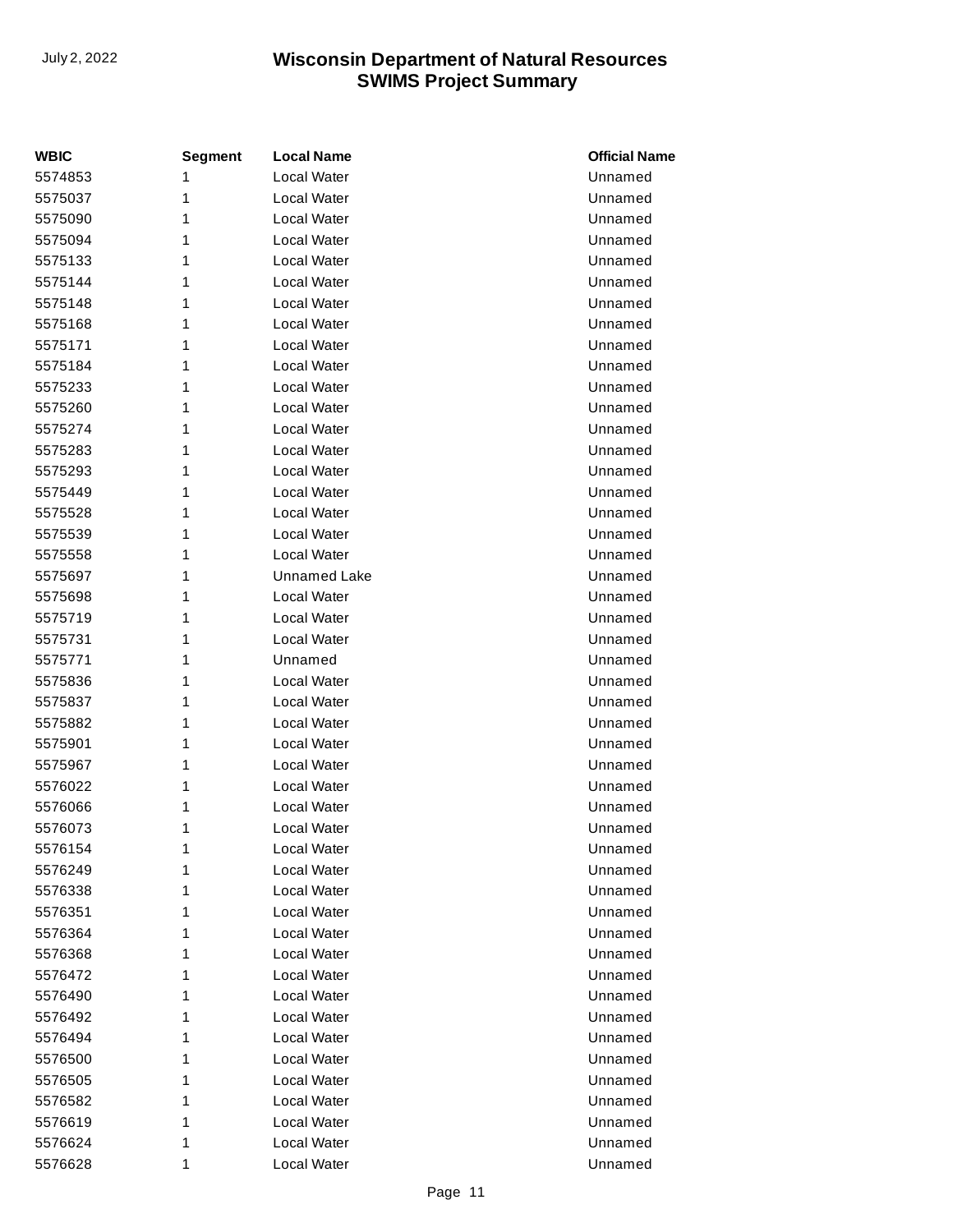| <b>WBIC</b> | <b>Segment</b> | <b>Local Name</b>   | <b>Official Name</b> |
|-------------|----------------|---------------------|----------------------|
| 5576641     | 1              | Local Water         | Unnamed              |
| 5576650     | 1              | Local Water         | Unnamed              |
| 5576657     | 1              | Local Water         | Unnamed              |
| 5576682     | 1              | Unnamed             | Unnamed              |
| 5576685     | 1              | Local Water         | Unnamed              |
| 5576690     | 1              | Lake Brittany       | Lake Brittany        |
| 5576700     | 1              | Local Water         | Unnamed              |
| 5576715     | 1              | Local Water         | Unnamed              |
| 5576730     | 1              | Local Water         | Unnamed              |
| 5576798     | 1              | Local Water         | Unnamed              |
| 5576816     | 1              | Unnamed             | Unnamed              |
| 5576836     | 1              | Local Water         | Unnamed              |
| 5576853     | 1              | <b>Unnamed Lake</b> | Unnamed              |
| 5576909     | 1              | Local Water         | Unnamed              |
| 5576910     | 1              | Local Water         | Unnamed              |
| 5576918     | 1              | Local Water         | Unnamed              |
| 5576932     | 1              | Local Water         | Unnamed              |
| 5576963     | 1              | Local Water         | Unnamed              |
| 5576976     | 1              | Local Water         | Unnamed              |
| 5576992     | 1              | Unnamed Lake        | Unnamed              |
| 5577015     | 1              | Local Water         | Unnamed              |
| 5577028     | 1              | Local Water         | Unnamed              |
| 5577042     | 1              | Local Water         | Unnamed              |
| 5577044     | 1              | Local Water         | Unnamed              |
| 5577085     | 1              | Local Water         | Unnamed              |
| 5577173     | 1              | Local Water         | Unnamed              |
| 5577203     | 1              | Local Water         | Unnamed              |
| 5577207     | 1              | Local Water         | Unnamed              |
| 5577213     | 1              | Local Water         | Unnamed              |
| 5577237     | 1              | Local Water         | Unnamed              |
| 5577250     | 1              | Local Water         | Unnamed              |
| 5577267     | 1              | Local Water         | Unnamed              |
| 5577272     | 1              | Local Water         | Unnamed              |
| 5577281     | 1              | Local Water         | Unnamed              |
| 5577287     | 1              | Local Water         | Unnamed              |
| 5577289     | 1              | Local Water         | Unnamed              |
| 5577297     | 1              | Local Water         | Unnamed              |
| 5577303     | 1              | Local Water         | Unnamed              |
| 5577310     | 1              | Local Water         | Unnamed              |
| 5577311     | 1              | Local Water         | Unnamed              |
| 5577313     | 1              | Local Water         | Unnamed              |
| 5577315     | 1              | Local Water         | Unnamed              |
| 5577323     | 1              | Local Water         | Unnamed              |
| 5577325     | 1              | Local Water         | Unnamed              |
| 5577326     | 1              | Local Water         | Unnamed              |
| 5577328     | 1              | Local Water         | Unnamed              |
| 5577341     | 1              | Local Water         | Unnamed              |
| 5577348     | 1              | Local Water         | Unnamed              |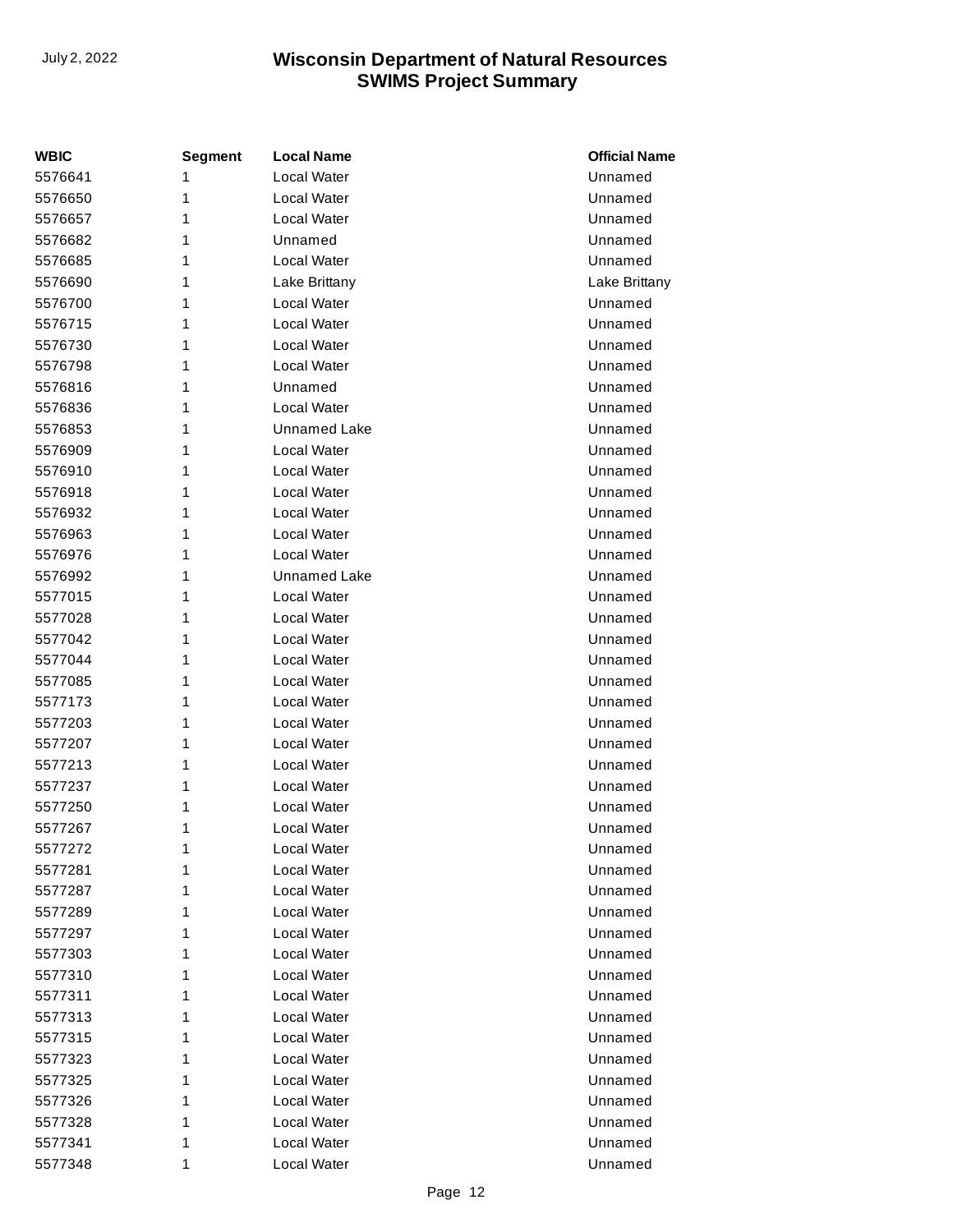| <b>WBIC</b> | <b>Segment</b> | <b>Local Name</b>  | <b>Official Name</b> |
|-------------|----------------|--------------------|----------------------|
| 5577353     | 1              | Local Water        | Unnamed              |
| 5577354     | 1              | Local Water        | Unnamed              |
| 5577356     | 1              | Local Water        | Unnamed              |
| 5577357     | 1              | Local Water        | Unnamed              |
| 5577367     | 1              | Local Water        | Unnamed              |
| 5577370     | 1              | Local Water        | Unnamed              |
| 5577380     | 1              | Local Water        | Unnamed              |
| 5577384     | 1              | Local Water        | Unnamed              |
| 5577387     | 1              | Local Water        | Unnamed              |
| 5577388     | 1              | Local Water        | Unnamed              |
| 5577389     | 1              | Local Water        | Unnamed              |
| 5577391     | 1              | Local Water        | Unnamed              |
| 5577403     | 1              | Local Water        | Unnamed              |
| 5577415     | 1              | <b>Local Water</b> | Unnamed              |
| 5577417     | 1              | Local Water        | Unnamed              |
| 5577419     | 1              | Local Water        | Unnamed              |
| 5577420     | 1              | Local Water        | Unnamed              |
| 5577426     | 1              | Local Water        | Unnamed              |
| 5577430     | 1              | Local Water        | Unnamed              |
| 5577437     | 1              | Local Water        | Unnamed              |
| 5577438     | 1              | Local Water        | Unnamed              |
| 5577444     | 1              | <b>Local Water</b> | Unnamed              |
| 5577450     | 1              | Local Water        | Unnamed              |
| 5577458     | 1              | <b>Local Water</b> | Unnamed              |
| 5577463     | 1              | Local Water        | Unnamed              |
| 5577465     | 1              | Local Water        | Unnamed              |
| 5577469     | 1              | Local Water        | Unnamed              |
| 5577472     | 1              | Local Water        | Unnamed              |
| 5577473     | 1              | Local Water        | Unnamed              |
| 5577476     | 1              | Local Water        | Unnamed              |
| 5577478     | 1              | Local Water        | Unnamed              |
| 5577482     | 1              | Local Water        | Unnamed              |
| 5577483     | 1              | Local Water        | Unnamed              |
| 5577484     | 1              | Local Water        | Unnamed              |
| 5577486     | 1              | Local Water        | Unnamed              |
| 5577498     | 1              | Local Water        | Unnamed              |
| 5577501     | 1              | Local Water        | Unnamed              |
| 5577502     | 1              | Local Water        | Unnamed              |
| 5577503     | 1              | Local Water        | Unnamed              |
| 5577516     | 1              | Local Water        | Unnamed              |
| 5577521     | 1              | Local Water        | Unnamed              |
| 5577524     | 1              | Local Water        | Unnamed              |
| 5577527     | 1              | Local Water        | Unnamed              |
| 5577542     | 1              | Local Water        | Unnamed              |
| 5577543     | 1              | Local Water        | Unnamed              |
| 5577547     | 1              | Local Water        | Unnamed              |
| 5589731     | 1              | Local Water        | Unnamed              |
| 5589736     | 1              | Local Water        | Unnamed              |